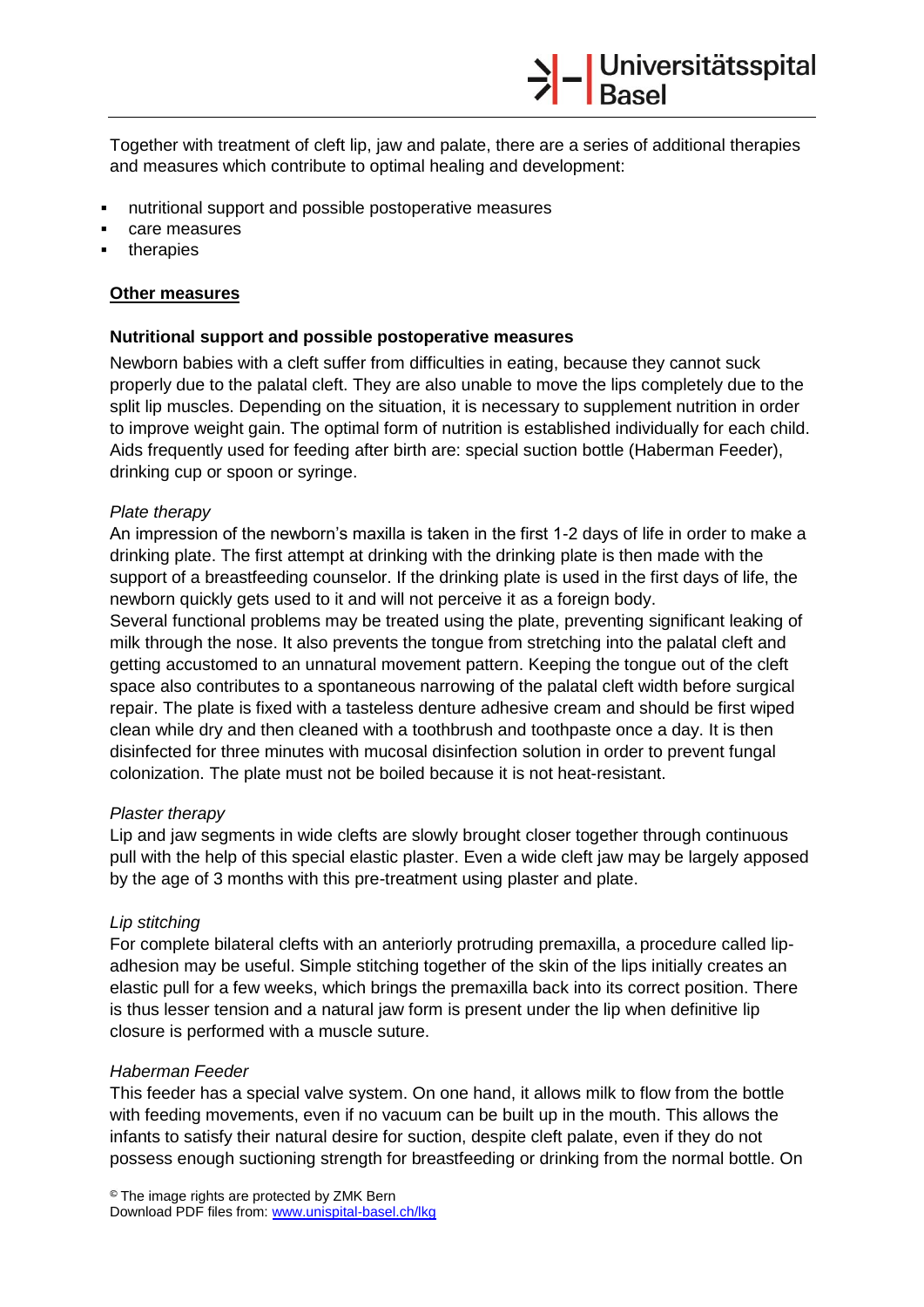the other hand, the valve system ensures that the bottle remains free of air. In this way, the baby swallows very little air, which reduces bloating and vomiting. Feeding with the Haberman Feeder is practiced in the first days of life at the maternity unit with the guidance of breastfeeding counselors.

How to use: About three-quarters of the feeder should be filled with milk, so the baby does not need too much strength for drinking. To use, place the feeder at a slight angle in the mouth on the side opposite the cleft, so that it does not press too much on the cleft. Milk may leak through the nose. This is not really problematic, but the nose should be rinsed with clean water thereafter. The feeder is boiled once a day.

## **Care measures**

## *Preventive dental care*

Brushing of the teeth (baby brush, fluoride tooth paste for children) begins after the eruption of the first milk tooth.

To receive information about optimal caries prevention and appropriate hygiene measures, we recommend three routine dental care appointments in consultation with the School Dental [Clinic Basel\)](http://www.uzb.ch/de/Schulzahnklinik/Patienteninformation.php):

- prior to surgery, at around 4 months
- after surgery, at around 12 months
- a follow-up appointment at around 18 months to assess a possible risk of caries

As soon as all the milk teeth have completely erupted, the use of pacifiers and night bottle is no longer advisable from the point of view of speech therapy and orthodontic treatment. Position of the teeth and jaw are altered by the pacifier and bottle, which rarely corrects on its own in older children and requires braces. Altered tooth and jaw position impair articulation and the tongue gets used to incorrect movement patterns.

#### *Scar care*

Excessive physical strain, for example, during sports or jumping around, should be avoided for the first ten days after surgery. After cleft lip closure in infancy, no special scar ointment is usually prescribed, since it generally contains additives which can provoke skin irritation. We show parents how to massage the scar to make it soft and smooth. This should be started two weeks after surgery, once unproblematic wound healing is complete. Therapy with silicone plasters is needed only in rare cases of excessive scar formation. The sun's UV rays may lead to imbalanced, often permanent skin discoloration. Therefore, a fresh scar should not be exposed to direct sunlight for six months, and sunblock should be used on sunny days.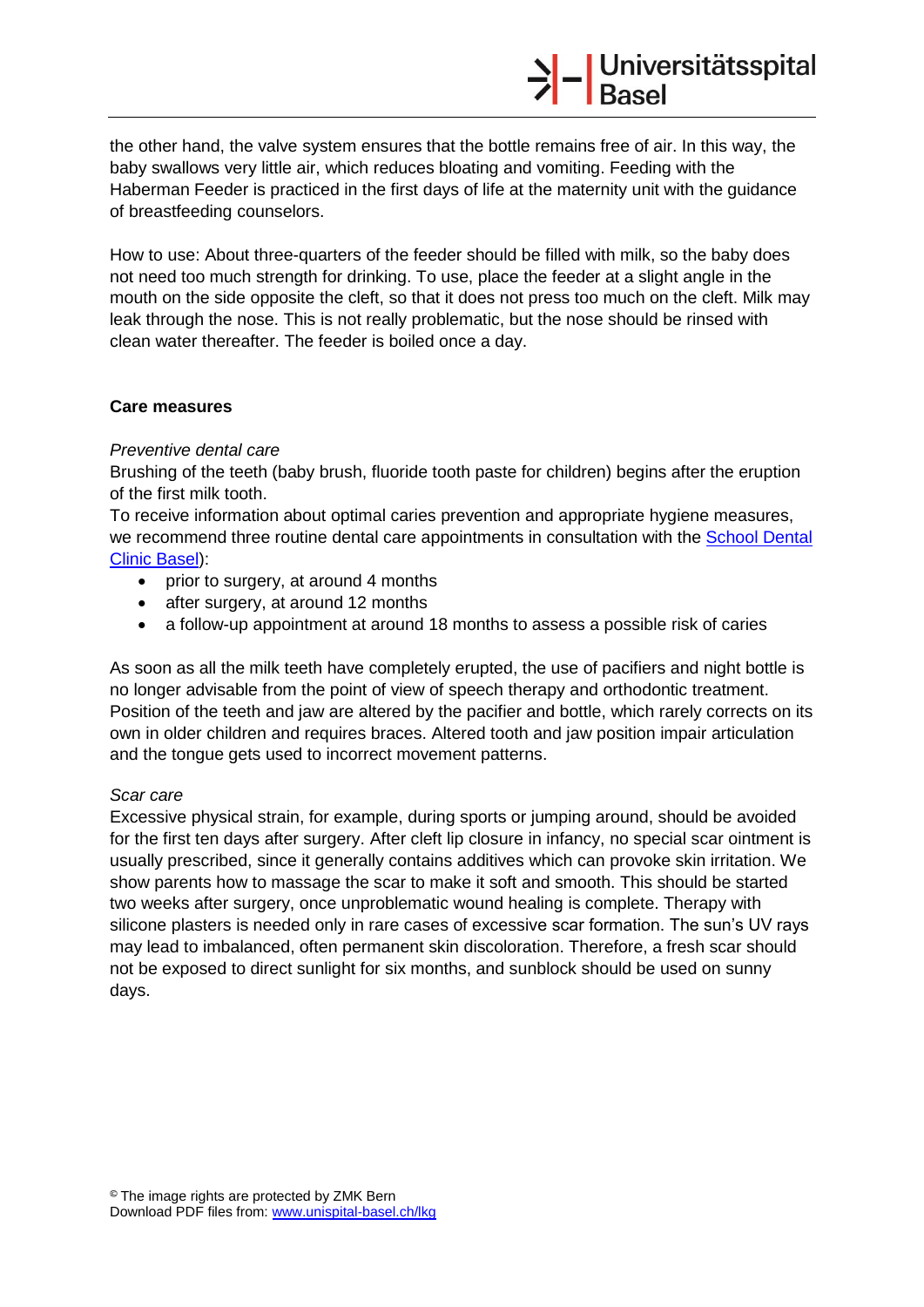# **Therapies**

# *Speech therapy, stimulation therapy*

Early speech therapy may support the development of correct primary functions (swallowing, sucking, biting, chewing, breathing). Since later sound production for speech builds on these primary functions, temporary therapy may be useful in certain cases. Parents are shown stimulation methods which may be integrated into the toddler's play. The exercises activate and strengthen muscle functions. In order to facilitate feeding in newborns, stimulation can help support tongue orientation. After surgery, stimulation supports fine motor skills at the site where the lip was sutured.

Later, when the child starts speaking, emphasis is placed on correct pronunciation of syllables (articulation) and normal sound production in the soft palate (nasality). Speech therapy may be helpful if these are abnormal. The type of therapy differs greatly for problems relating to articulation and nasality. Exercises which improve posture and overall body tension (e.g. using myofunctional therapy or physiotherapy) are also included in the therapy of soft palate function. For more information see "Diagnosis and Treatment – Insurance Benefits").

This is important because the muscles of the soft palate form a functional unit with the supporting muscles of the head and body. The aim is to always provide therapy for a limited period of time and to not exhaust the child therewith. If speech sounds do not normalize completely with therapy, a second speech-improvement surgery of the palate may be useful in exceptional cases, in order to enable further improvement

## *Orthodontics*

The drinking plate, the cleft plaster, and stitching of the lips are considered the first orthodontic aids, because they have the best effect on the position of the jaw segments. Nevertheless, orthodontic treatment is often necessary after eruption of milk teeth. Removable braces are used on milk teeth. Fixed braces are then fitted from ages 12–15. Braces have different functions depending on the age at which they are used and on design. Removable braces mainly impact muscular interplay and balance between the lip, tongue and soft palate musculature (functional orthodontics). This allows for weaning off of incorrect motor patterns and additionally supports speech therapy. Other braces, removable or fixed, may increase the width of the maxilla (expansion). Dental braces with a fixed orthodontic wire on the teeth (multiband) are used for alignment of teeth. These braces are used only after eruption of permanent teeth. Normal tooth position may often be achieved with brace therapy. In individual cases, however, surgical treatment is necessary in addition to brace therapy to correct the malpositioned jaw. This is performed closer to the end of the child's growth (18–20 years), so that the end result is not altered due to further growth.

# *Hearing*

Good aeration of the middle ear through the auditory tube is important so that the eardrum can vibrate freely. If aeration is inadequate, fluid accumulates in the middle ear (middle ear effusion). As a result, sound is muffled and the child cannot perceive it well. The muscle function of the palate helps the auditory tube to open while swallowing and the middle ear is aerated. This function should begin to normalize after surgery for palatal closure. Aeration of the middle ear may also be carried out on one's own by inflating a balloon positioned over the nostril (Otovent). This air pressure carries air into the middle ear. Such therapy is helpful if aeration is temporarily impaired, for example, during a cold, when mucous membranes are